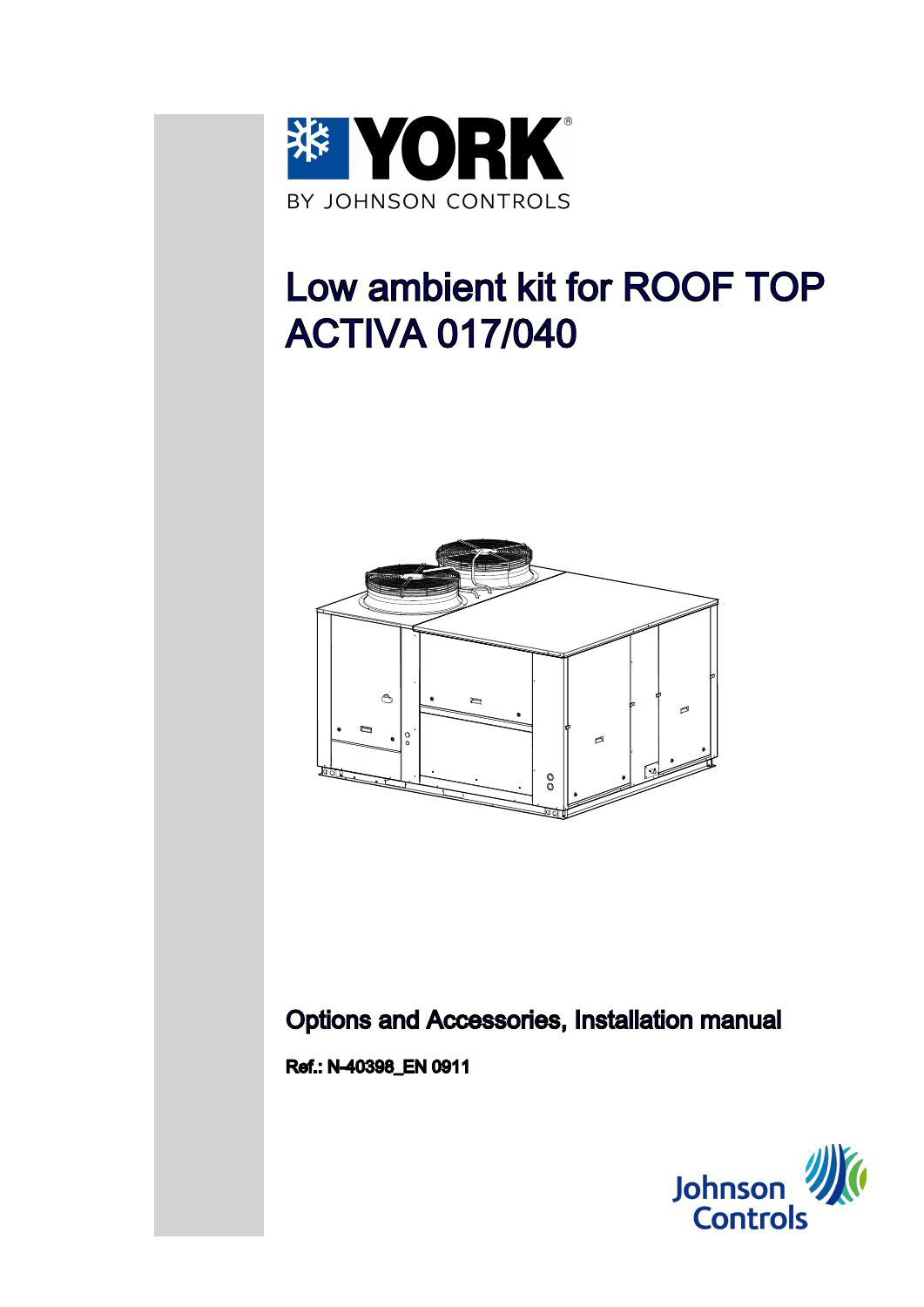

# Index

| $1 \qquad \qquad$ |  |
|-------------------|--|
| 1.1               |  |
| 1.2               |  |
| 1.3               |  |
| 1.4               |  |
| 1.5               |  |
| 1.6               |  |
|                   |  |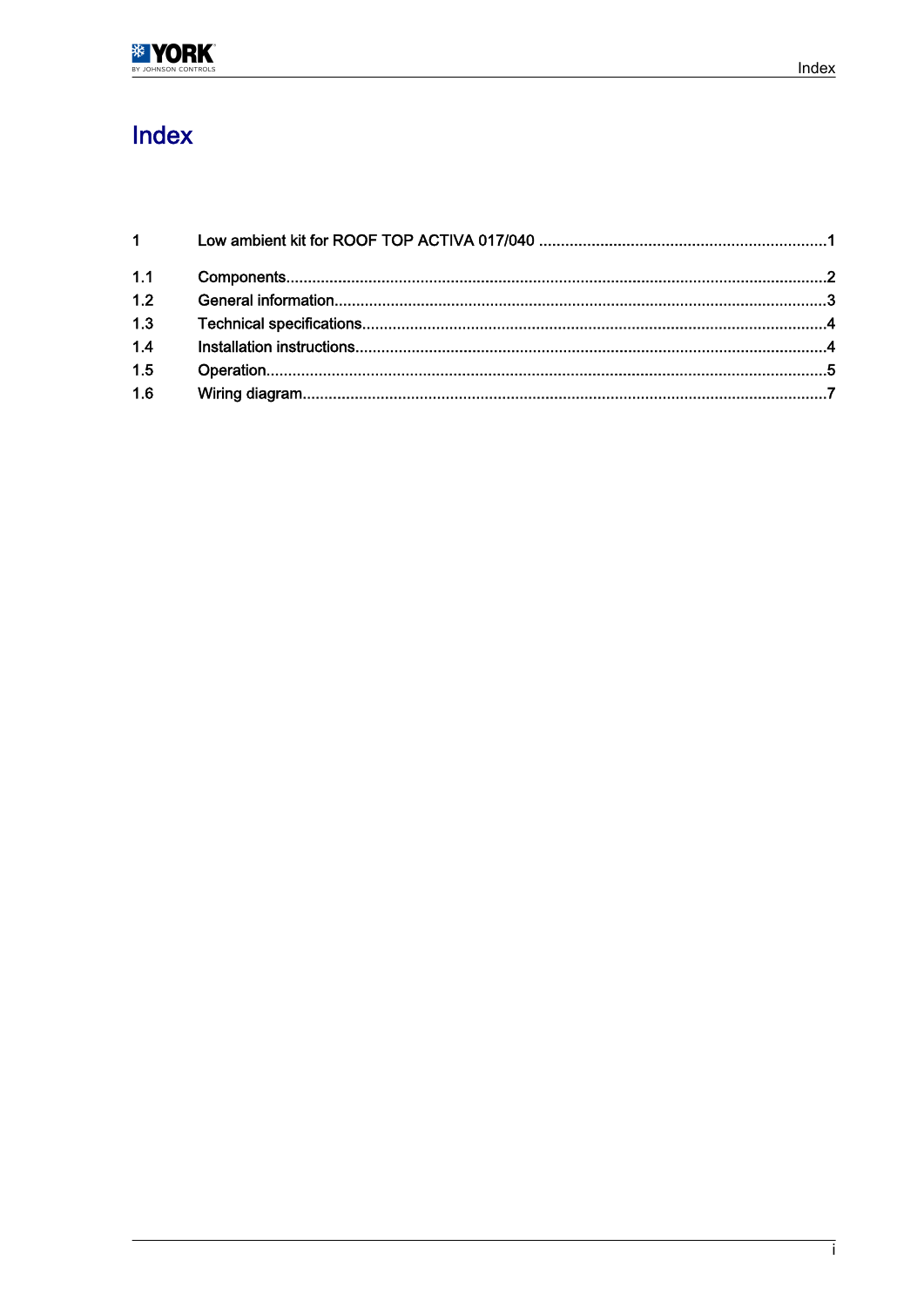# 1

# <span id="page-2-0"></span>Low ambient kit for ROOF TOP ACTIVA 017/040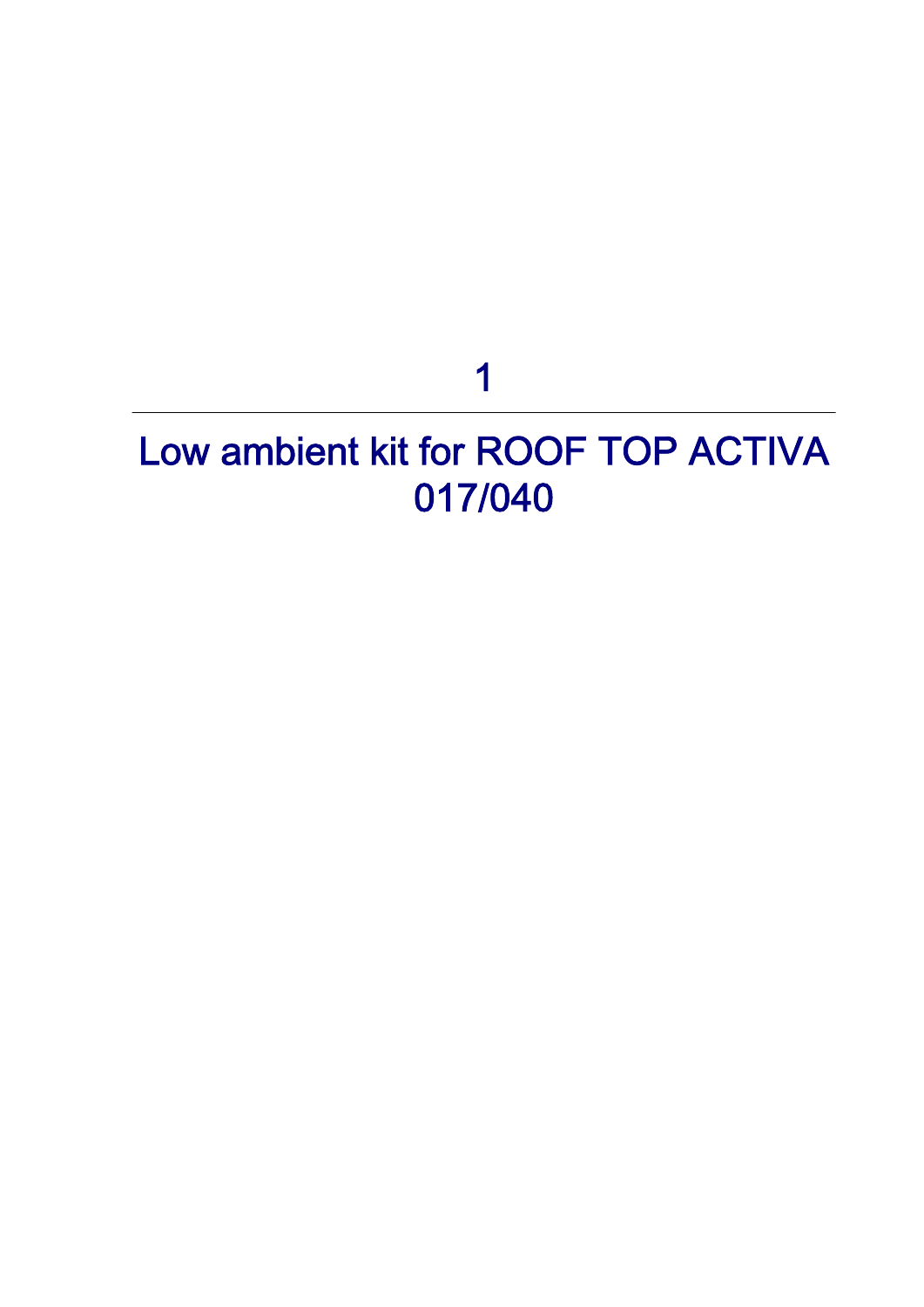<span id="page-3-0"></span>



Components

# 1.1 Components



- 1. Single-phase regulator (LAK)
- 2. 24 Vac relay (RRV) Only for ARH and ARD models

| <b>Electrical box side</b> |              | LAK side       |         |
|----------------------------|--------------|----------------|---------|
|                            | <b>Brown</b> | $\mathbf{1}$   | $LAK-1$ |
| 2.                         | Grey         | 2 <sub>1</sub> | LAK-2   |
| -3.                        | <b>Black</b> | 3.             | LAK-3   |

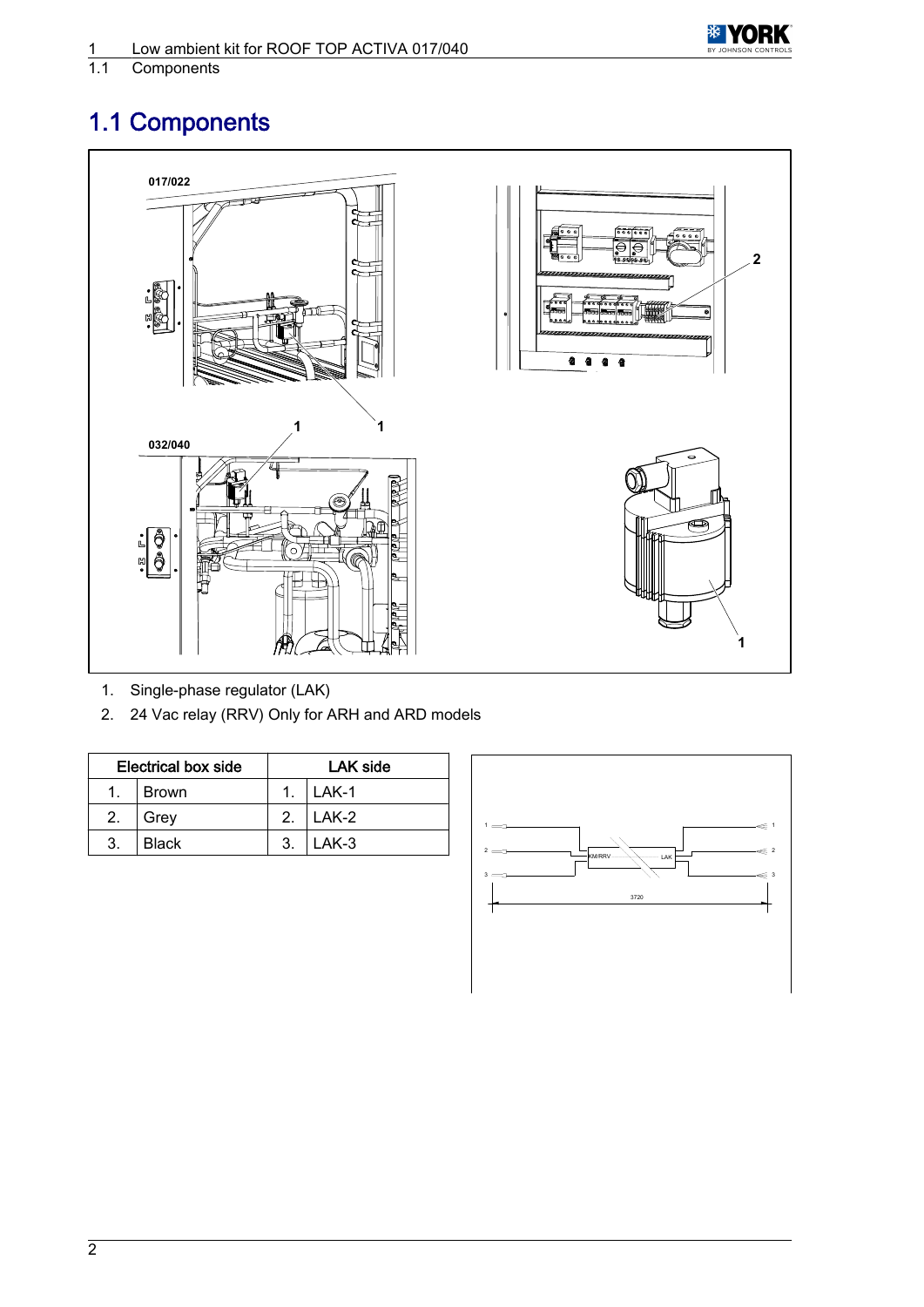<span id="page-4-0"></span>

#### RRV relay for ARH/ARD 32–40



| Wire no. | Colour       | <b>Cross section</b><br>From<br>To<br>$\text{Im}^2$ |               | Length<br>[mm] |     |
|----------|--------------|-----------------------------------------------------|---------------|----------------|-----|
|          | <b>Black</b> |                                                     | $KM3-2$       | <b>RRV-11</b>  | 200 |
| ◠        | Red          |                                                     | $X2-4$        | RRV-A1         | 900 |
| 3        | White        |                                                     | <b>KM4-A2</b> | RRV-A2         | 200 |

### 1.2 General information

This direct-installation kit operates with pressure, changing the speed of the condenser fan with singlephase motors. The kit regulates the speed of the outdoor fan during the cold cycle to keep the condensing pressure constant with low outside temperature. There is no regulation during the winter cycle and the fans run at 100%.

A pressure-operated regulator offers a faster and more direct response to pressure variations in a cooling system. The controller changes the supply voltage of the motor from 30% up to at least 95% of the proportional band, applying the phase cut-off principle.

The controller must be installed in vertical position in relation to the coolant pipe, and it comes with an EMC suppression filter.

The rubber seal has to be placed between the fast connector and the controller terminals, in order to maintain the protection class IP65.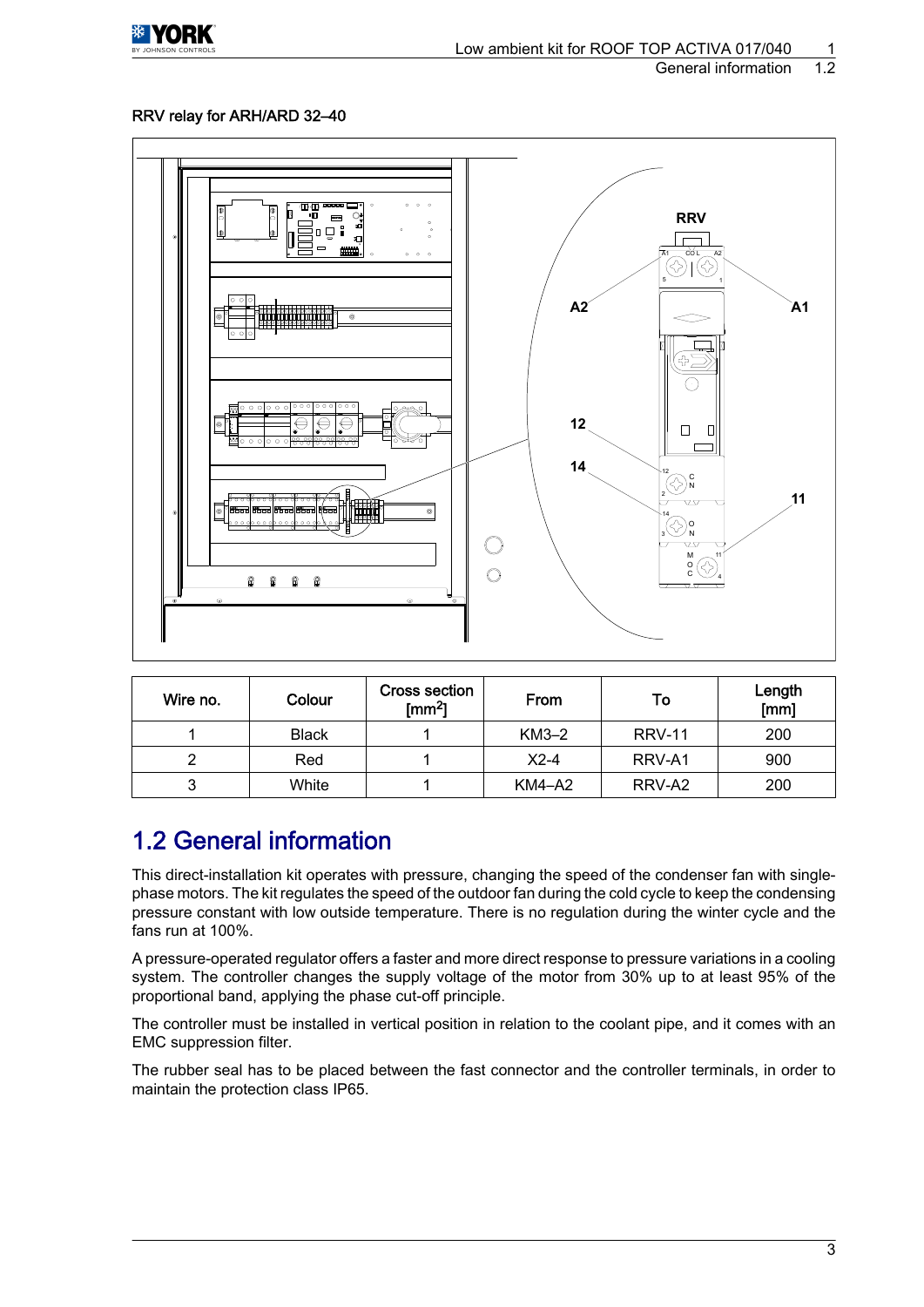

#### <span id="page-5-0"></span>1.3 Technical specifications

## 1.3 Technical specifications



#### $\mathbf{i}$ **NOTE** All measurements in mm.

The kit includes the following components:

- Three-phase speed regulator, Ref. P215PR-9202. Set to 26 bar.
- 24 Vac relay terminal (RRV), only for ARH and ARD models, heat pumps
- Cables, terminals, bushings and plastic ties.

## 1.4 Installation instructions

Disconnect the main switch on the unit.

Install the condensation control system as described below:

- 1. Remove the access panels from:
	- a. electrical box
	- b. compressor.
- 2. Install the speed regulator (LAK) to the high pressure port and check that there are no leaks.
- 3. Connect the cables according to the *[Wiring diagram](#page-8-0), see on page 7*. In ARH and ARD heat pump models install the 24 Vac relay (RRV).
- 4. Refit the access panels, except the one for the electrical box.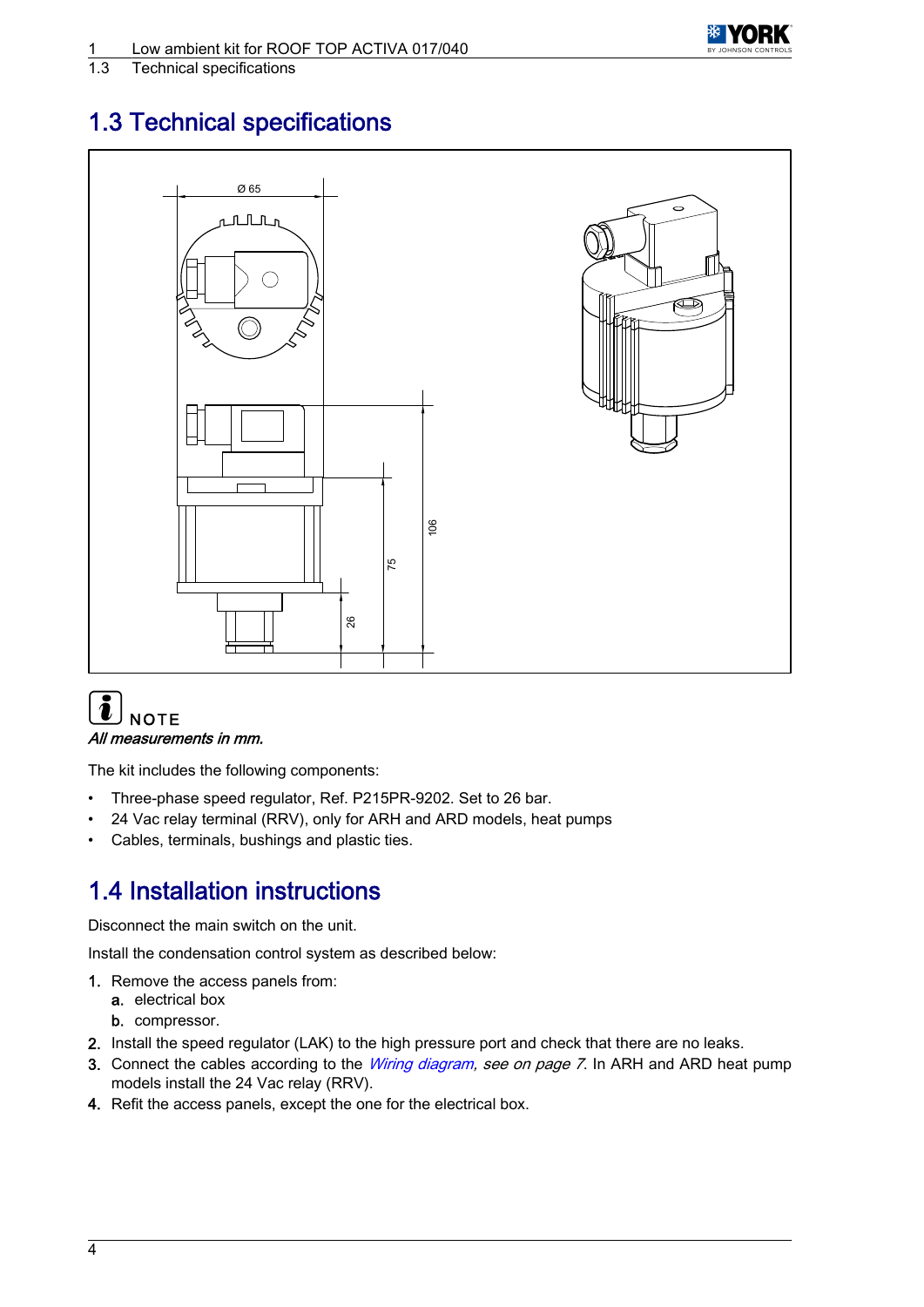<span id="page-6-0"></span>

- 5. Testing operations:
	- a. Connect the power to main switch.
	- b. Activate the cold stage and check that the following contactors switch on:
		- KM1 or KM2 (compressor),
		- KM3 (indoor fan),
		- KM4 (outdoor fan M4)
		- and the outdoor fan M4 is stopped.

### **NOTE**

When the pressure is higher than the set value, the fan is activated, regulating the speed to maintain the pressure. If the pressure is higher than 30 bar the KM5 contactor is activated and the outdoor fan M5 turns at 100%.

- c. Deactivate the stage.
- 6. If the unit is a heat pump (ARD / ARH), activate the heat stage and check that the outdoor fans turn at 100%. Then deactivate the stage.
- 7. Fit the access panels.

### $\overline{\phantom{a}}$  DANGER

•

- Loose connection terminals produce overheating of cables and terminals.
- • The unit will work incorrectly and there is a risk of fire. Check that the cables are firmly secured to their connection terminals.

## 1.5 Operation

During the summer cycle, it regulates the speed of the outdoor fan to keep the condensing pressure constant with low outside temperature.

The pressure set point can be adjusted with the adjustment screw -1-.

# **ATTENTION**

Turning it clockwise increases the pressure and anti-clockwise decreases it.

The set point is preset at 90% of the output value. The minimum established speed or stoppage value is 30% of the supply voltage.

### **ATTENTION**

The load and supply voltage can affect the specifications of the controller.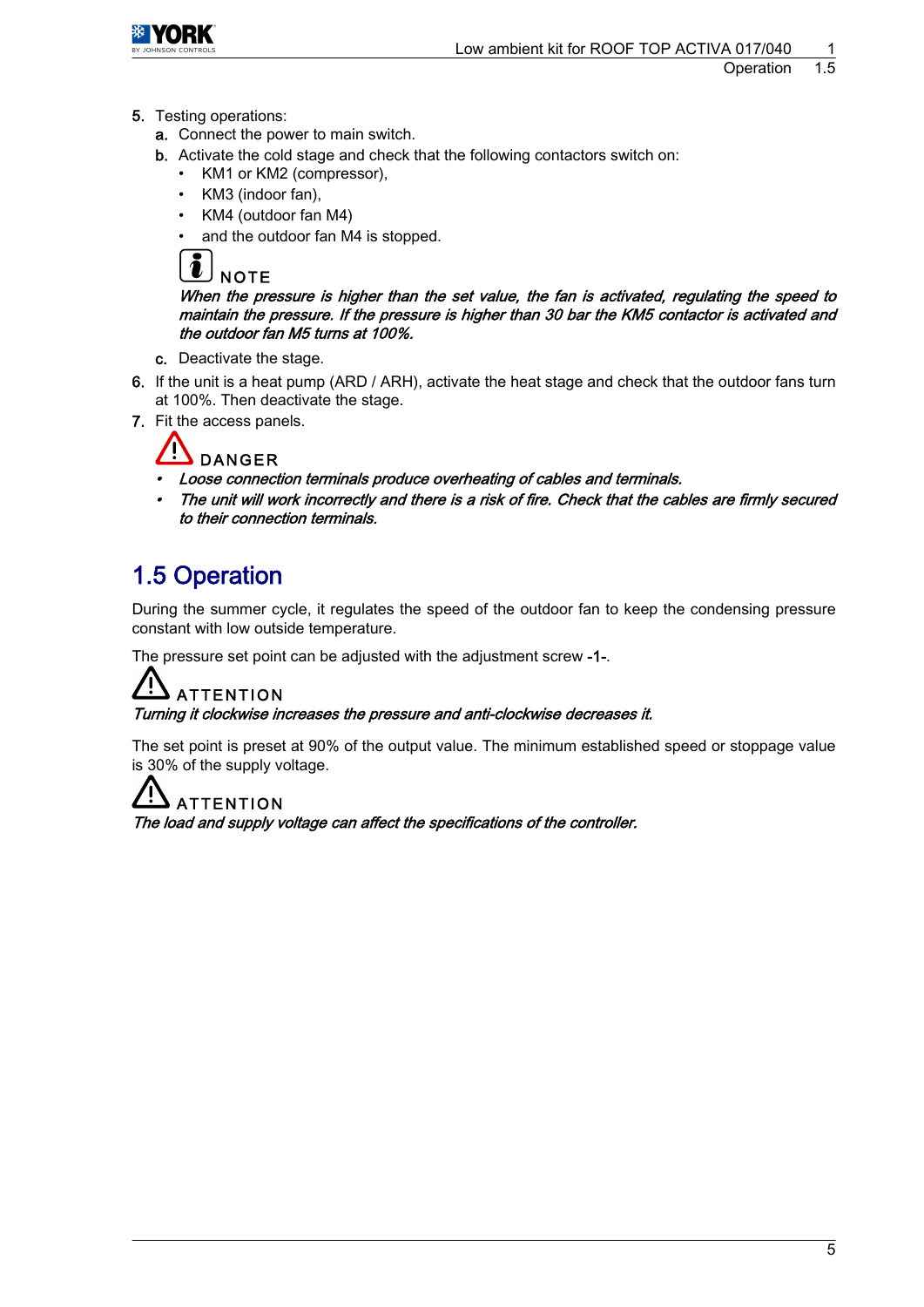

Operation

#### Controller specifications

- A Output to engine (% of output voltage)
- B Pressure [bar]
- C Minimum speed
- D Prop. band
- E Set point
- F Cut-off mode
- 1 Set point adjustment screw



| Range | 360°            |
|-------|-----------------|
| - 42  | approx. 3,7 bar |